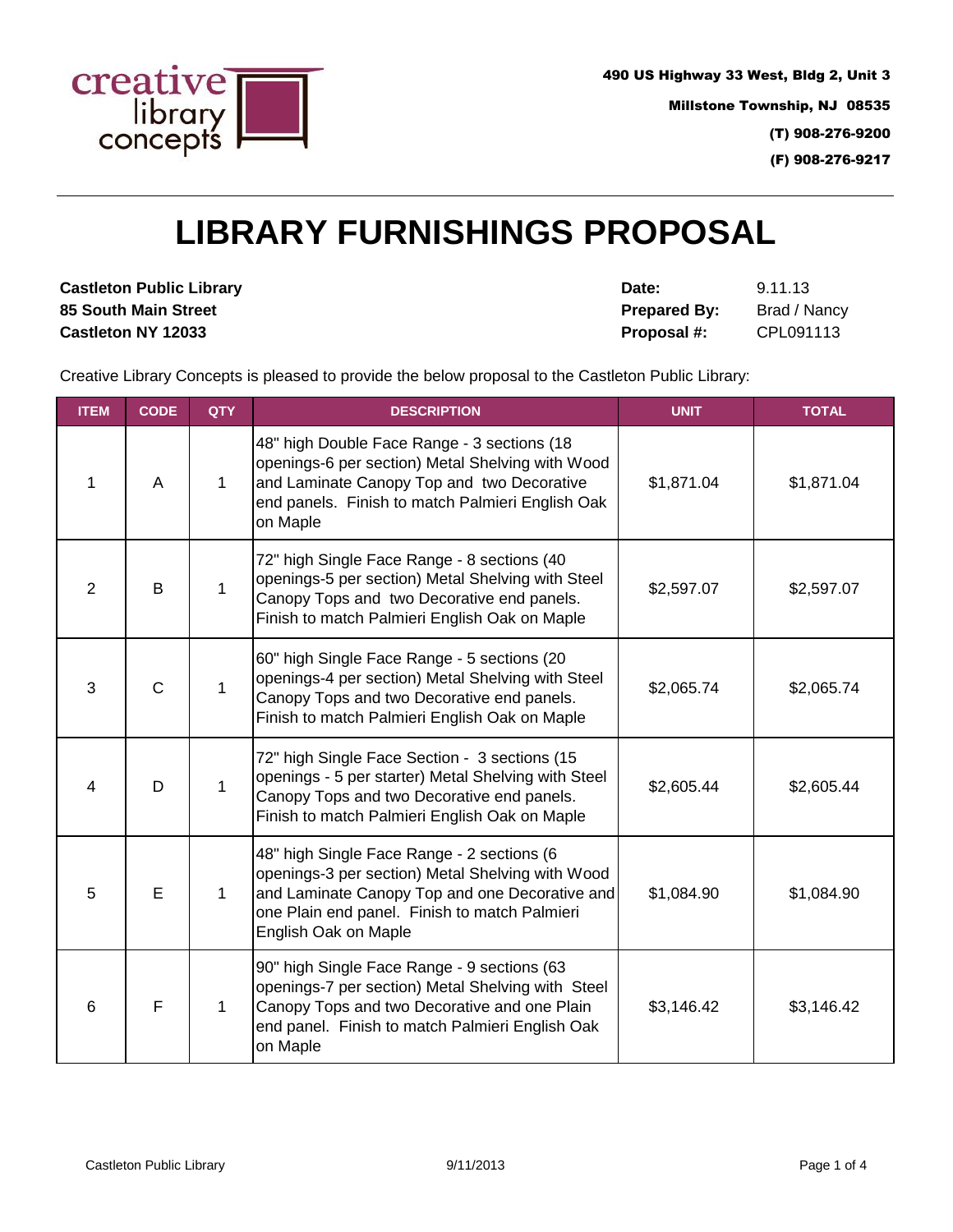| $\overline{7}$ | G | 1   | 48" high Double Face Mobile Range - 5 individual<br>sections (30 openings-6 per section) Metal<br>Shelving with Wood and Laminate Canopy Tops<br>on each section with latch to hold the sections<br>together and two Decorative End Panels and<br>casters. Finish to match Palmieri English Oak on<br>Maple             | \$3,286.02 | \$3,286.02 |
|----------------|---|-----|-------------------------------------------------------------------------------------------------------------------------------------------------------------------------------------------------------------------------------------------------------------------------------------------------------------------------|------------|------------|
| 8              | H | 1   | 48" high Double Face Mobile Range - 3 individual<br>sections (18 openings-6 per section) Metal<br>Shelving with Wood and Laminate Canopy Tops<br>on each section with latch to hold the sections<br>together and two Decorative End Panels and<br>casters. Finish to match Palmieri English Oak on<br>Maple             | \$2,230.28 | \$2,230.28 |
| 9              |   | 1   | 60" high Double Face Mobile Range - 2 individual<br>sections (16 openings-8 per section) Metal<br>Shelving with Wood and Laminate Canopy Tops<br>on each section with latch to hold the sections<br>together and two Decorative End Panels and<br>casters. Finish to match Palmieri English Oak on<br>MapleOak on Maple | \$1,609.08 | \$1,609.08 |
| 10             | J | 1   | 90" high Single Face section 24" wide (7 openings<br>per section) Metal Shelving with Steel Canopy Top<br>and two Plain end panels. Finish to match<br>Palmieri English Oak on Maple                                                                                                                                    | \$763.95   | \$763.95   |
| 11             | K | 1   | 90" high Single Face section (7 openings per<br>section) Metal Shelving and One Decorative end<br>panel, One Plain end panel. Finish to match<br>Palmieri English Oak on Maple                                                                                                                                          | \$797.28   | \$797.28   |
| 12             | M | 1   | 48" high Single Face Range - 2 sections (6<br>openings-3 per section) Metal Shelving with Wood<br>and Laminate Canopy Top and one Decorative and<br>one Plain end panel. Finish to match Palmieri<br>English Oak on Maple                                                                                               | \$1,158.24 | \$1,158.24 |
| 13             |   | 40  | Heavy-Duty Locking Caster for Mobile Shelving                                                                                                                                                                                                                                                                           | \$51.67    | \$2,066.80 |
| 14             |   | 17  | <b>Bracket Pair for Single-Face End Panels</b>                                                                                                                                                                                                                                                                          | \$16.42    | \$279.14   |
| 15             |   | 8   | <b>Bracket Pair for Double-Face End Panels</b>                                                                                                                                                                                                                                                                          | \$24.63    | \$197.04   |
| 16             |   | 26  | Bracket Pair to support Wood Canopy Tops                                                                                                                                                                                                                                                                                | \$6.98     | \$181.48   |
| 17             |   | 246 | Sliding Chrome Book Supports (clip onto integral<br>back shelves)                                                                                                                                                                                                                                                       | \$3.93     | \$966.78   |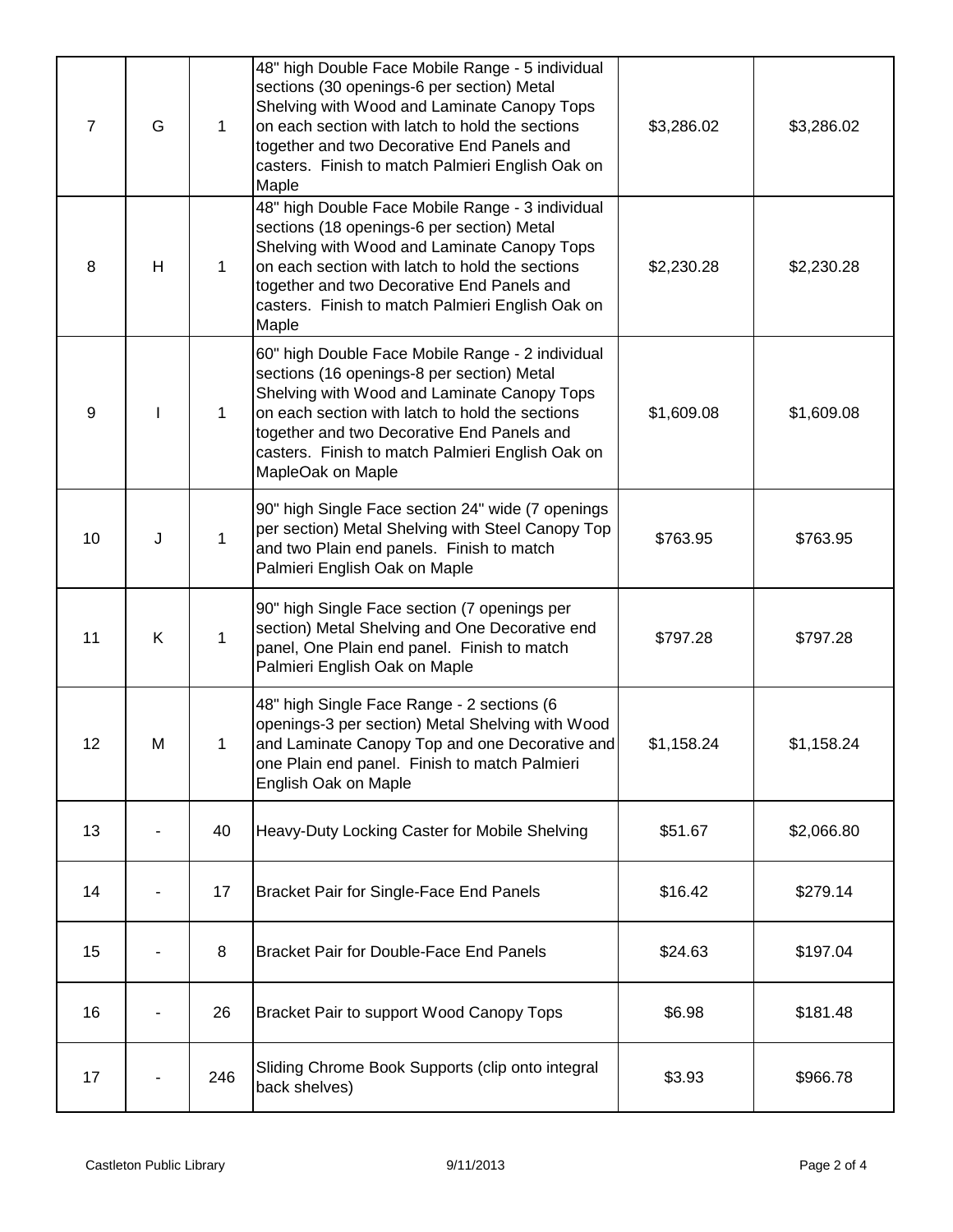| 18 | L | $\overline{2}$ | Computer Table - 24"d x 60"l x 29"h. Finish to<br>match Palmieri English Oak on Maple                                                                                                                                                                                                                                                                                                                                                                                                                                                                                                                                                                                                                                                                                                                                                                                          | \$1,065.30  | \$2,130.60  |
|----|---|----------------|--------------------------------------------------------------------------------------------------------------------------------------------------------------------------------------------------------------------------------------------------------------------------------------------------------------------------------------------------------------------------------------------------------------------------------------------------------------------------------------------------------------------------------------------------------------------------------------------------------------------------------------------------------------------------------------------------------------------------------------------------------------------------------------------------------------------------------------------------------------------------------|-------------|-------------|
| 19 | N | $\mathbf{1}$   | Circulation Desk Finish to match Palmieri English<br>Oak on Maple consisting of Section N1: Counter<br>height 36" with Patron Ledge all the way around to<br>the curved side Size: 30"d x 7'-3"w Laminate<br>surface with wood edge, front and sides to be<br>veneer with open shelving below and (1)<br>Box/Box/Box/File Locking Pedestal. Section<br>N2:Desk height 29" Size: 24"d x 66"w Laminate<br>surface with wood edge, front and sides to be<br>veneer with 6" recessed modesty panel and (1)<br>Box/Box/File Locking Pedestal. Section N3: To be<br>a Laminate Counter with wood edge and laminate<br>supports Size: 24"d x 9'-6" x 36"h with adjustable<br>shelving below. Floor supported on ends and<br>middle. With Upper wall hung cabinets (1) 13"d x<br>5'-9"w x 36"h and (1) 13"d x 5'-9"w x 36"h with two<br>adjustable shelves each, metal hardware pulls. | \$10,941.10 | \$10,941.10 |
| 20 | O | $\mathbf{1}$   | Mobile Book Display Unit                                                                                                                                                                                                                                                                                                                                                                                                                                                                                                                                                                                                                                                                                                                                                                                                                                                       | \$1,250.00  | \$1,250.00  |
| 21 |   | 1              | Impress Task Stool for Circulation Desk Fabric: P1<br>Melody Maker Rumor Gray 27.172.162 Black<br>Mesh Back                                                                                                                                                                                                                                                                                                                                                                                                                                                                                                                                                                                                                                                                                                                                                                    | \$539.08    | \$539.08    |
| 22 |   | 1              | Impress Task Chair for Circulation Desk Fabric: P1<br>Melody Maker Rumor Gray 27.172.162 Black<br>Mesh Back                                                                                                                                                                                                                                                                                                                                                                                                                                                                                                                                                                                                                                                                                                                                                                    | \$469.74    | \$469.74    |
| 23 |   | $\overline{4}$ | <b>Community Americana Computer Chairs Armless</b><br>with Wood Seat Finish: TBD                                                                                                                                                                                                                                                                                                                                                                                                                                                                                                                                                                                                                                                                                                                                                                                               | \$163.48    | \$653.92    |
| 24 |   | $\overline{4}$ | Community Americana Reading Chairs with Arms<br>and Fabric Seat Finish: TBD Fabric: TBD                                                                                                                                                                                                                                                                                                                                                                                                                                                                                                                                                                                                                                                                                                                                                                                        | \$313.56    | \$1,254.24  |
| 25 |   | 1              | Booth Seating consisting of (2) Booths 60" w x 32"<br>d x 34" h in COM Fabric: TBD and One (1) 30" x<br>60" table Laminate Top: Formica Marine Blue and<br><b>Blue Vinyl Edge</b>                                                                                                                                                                                                                                                                                                                                                                                                                                                                                                                                                                                                                                                                                              | \$4,676.00  | \$4,676.00  |
| 26 |   | $\overline{2}$ | Round Reading 36" diameter Tables, Laminate<br>with Wood Edge and Wood Legs                                                                                                                                                                                                                                                                                                                                                                                                                                                                                                                                                                                                                                                                                                                                                                                                    | \$506.69    | \$1,013.39  |
| 27 |   | $\mathbf{1}$   | Bentley Square Occasional Table 24" x 24" x 22"                                                                                                                                                                                                                                                                                                                                                                                                                                                                                                                                                                                                                                                                                                                                                                                                                                | \$403.07    | \$403.07    |
| 28 |   | $\mathbf{1}$   | Bentley Round Occasional Table 23"D X 22"H                                                                                                                                                                                                                                                                                                                                                                                                                                                                                                                                                                                                                                                                                                                                                                                                                                     | \$499.55    | \$499.55    |